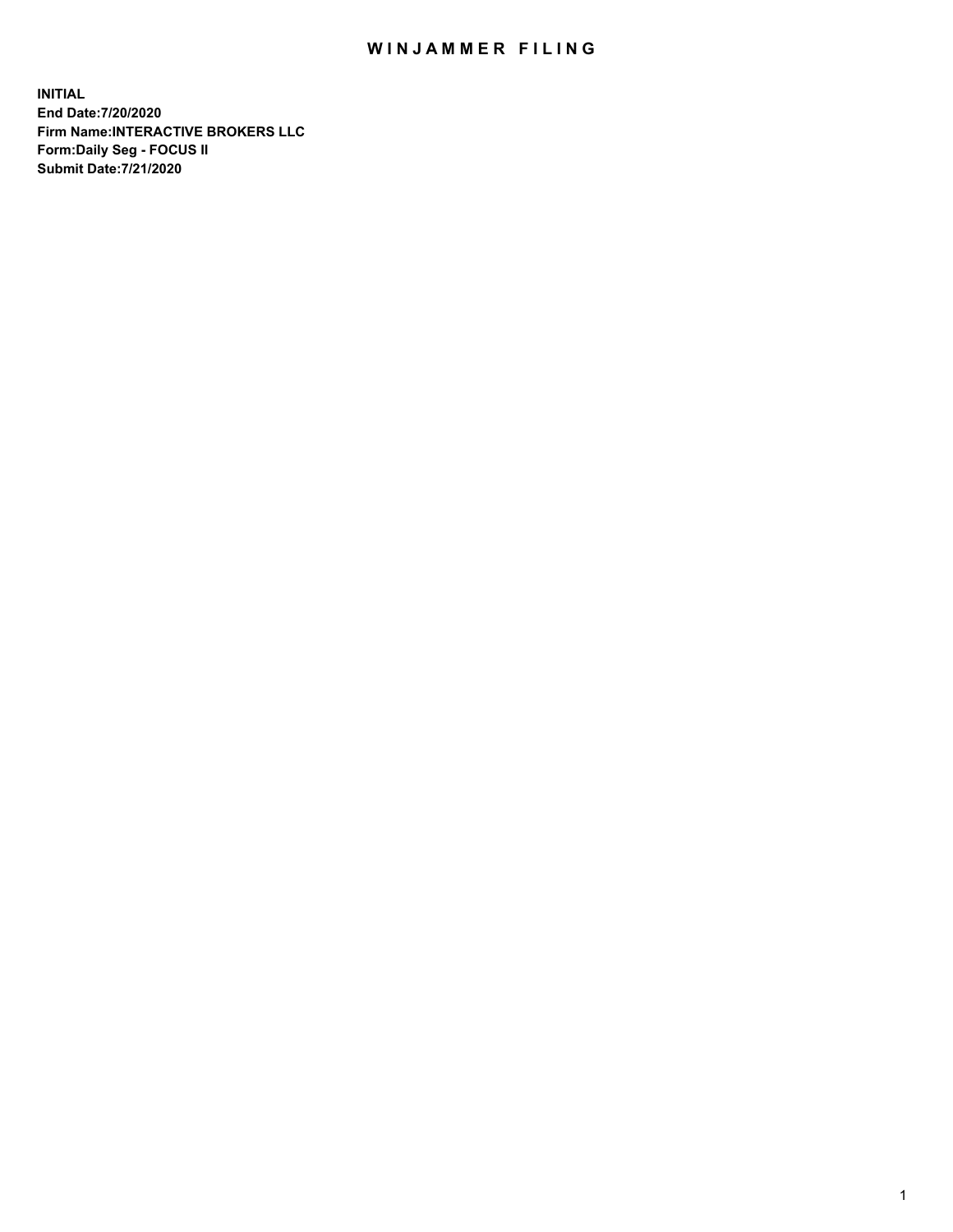**INITIAL End Date:7/20/2020 Firm Name:INTERACTIVE BROKERS LLC Form:Daily Seg - FOCUS II Submit Date:7/21/2020 Daily Segregation - Cover Page**

| Name of Company                                                                                                                                                                                                                                                                                                               | <b>INTERACTIVE BROKERS LLC</b>                                                            |
|-------------------------------------------------------------------------------------------------------------------------------------------------------------------------------------------------------------------------------------------------------------------------------------------------------------------------------|-------------------------------------------------------------------------------------------|
| <b>Contact Name</b>                                                                                                                                                                                                                                                                                                           | James Menicucci                                                                           |
| <b>Contact Phone Number</b>                                                                                                                                                                                                                                                                                                   | 203-618-8085                                                                              |
| <b>Contact Email Address</b>                                                                                                                                                                                                                                                                                                  | jmenicucci@interactivebrokers.c<br>$om$                                                   |
| FCM's Customer Segregated Funds Residual Interest Target (choose one):<br>a. Minimum dollar amount: ; or<br>b. Minimum percentage of customer segregated funds required:% ; or<br>c. Dollar amount range between: and; or<br>d. Percentage range of customer segregated funds required between: % and %.                      | $\overline{\mathbf{0}}$<br>0<br>155,000,000 245,000,000<br>0 <sub>0</sub>                 |
| FCM's Customer Secured Amount Funds Residual Interest Target (choose one):<br>a. Minimum dollar amount: ; or<br>b. Minimum percentage of customer secured funds required:%; or<br>c. Dollar amount range between: and; or<br>d. Percentage range of customer secured funds required between:% and%.                           | <u>0</u><br>$\overline{\mathbf{0}}$<br>80,000,000 120,000,000<br>00                       |
| FCM's Cleared Swaps Customer Collateral Residual Interest Target (choose one):<br>a. Minimum dollar amount: ; or<br>b. Minimum percentage of cleared swaps customer collateral required:%; or<br>c. Dollar amount range between: and; or<br>d. Percentage range of cleared swaps customer collateral required between:% and%. | <u>0</u><br>$\underline{\mathbf{0}}$<br>$\underline{0}$ $\underline{0}$<br>0 <sub>0</sub> |

Attach supporting documents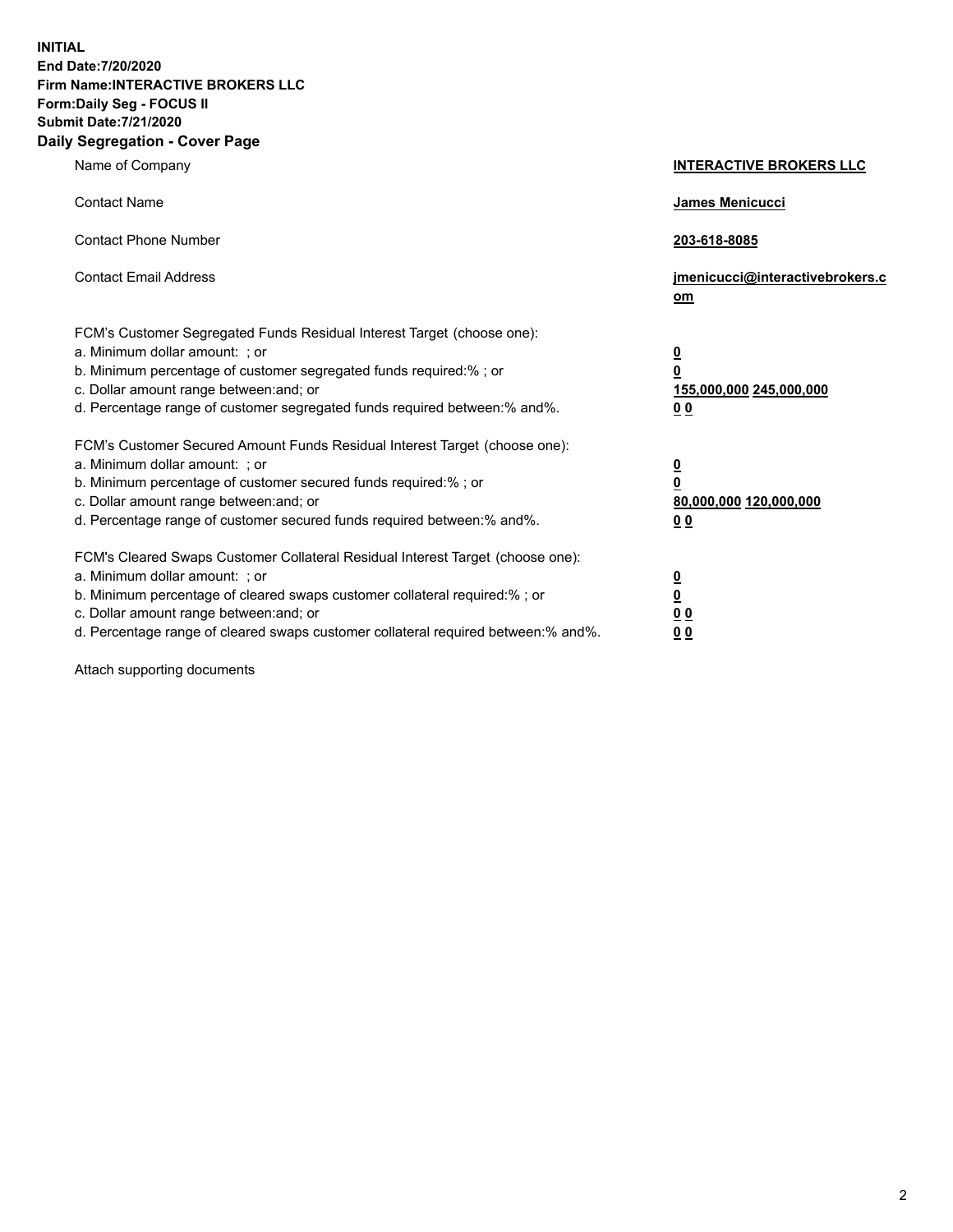**INITIAL End Date:7/20/2020 Firm Name:INTERACTIVE BROKERS LLC Form:Daily Seg - FOCUS II Submit Date:7/21/2020 Daily Segregation - Secured Amounts**

|                | Dany Ocgregation - Oceanea Anioanta                                                         |                                             |
|----------------|---------------------------------------------------------------------------------------------|---------------------------------------------|
|                | Foreign Futures and Foreign Options Secured Amounts                                         |                                             |
|                | Amount required to be set aside pursuant to law, rule or regulation of a foreign            | $0$ [7305]                                  |
|                | government or a rule of a self-regulatory organization authorized thereunder                |                                             |
| 1.             | Net ledger balance - Foreign Futures and Foreign Option Trading - All Customers             |                                             |
|                | A. Cash                                                                                     | 610, 142, 048 [7315]                        |
|                | B. Securities (at market)                                                                   | $0$ [7317]                                  |
| 2.             | Net unrealized profit (loss) in open futures contracts traded on a foreign board of trade   | 4,994,854 [7325]                            |
| 3.             | Exchange traded options                                                                     |                                             |
|                | a. Market value of open option contracts purchased on a foreign board of trade              | 2,865,706 [7335]                            |
|                | b. Market value of open contracts granted (sold) on a foreign board of trade                | -1,434,359 [7337]                           |
| 4.             | Net equity (deficit) (add lines 1. 2. and 3.)                                               | 616,568,249 [7345]                          |
| 5.             | Account liquidating to a deficit and account with a debit balances - gross amount           | <b>5,336</b> [7351]                         |
|                | Less: amount offset by customer owned securities                                            | 0 [7352] 5,336 [7354]                       |
| 6.             | Amount required to be set aside as the secured amount - Net Liquidating Equity              | 616,573,585 [7355]                          |
|                | Method (add lines 4 and 5)                                                                  |                                             |
| 7.             | Greater of amount required to be set aside pursuant to foreign jurisdiction (above) or line | 616,573,585 [7360]                          |
|                | 6.                                                                                          |                                             |
|                | FUNDS DEPOSITED IN SEPARATE REGULATION 30.7 ACCOUNTS                                        |                                             |
| $\mathbf{1}$ . | Cash in banks                                                                               |                                             |
|                | A. Banks located in the United States                                                       | 82,434,748 [7500]                           |
|                | B. Other banks qualified under Regulation 30.7                                              | 0 [7520] 82,434,748 [7530]                  |
| 2.             | Securities                                                                                  |                                             |
|                | A. In safekeeping with banks located in the United States                                   | 479,867,600 [7540]                          |
|                | B. In safekeeping with other banks qualified under Regulation 30.7                          | 0 [7560] 479,867,600 [7570]                 |
| 3.             | Equities with registered futures commission merchants                                       |                                             |
|                | A. Cash                                                                                     | $0$ [7580]                                  |
|                | <b>B.</b> Securities                                                                        | $0$ [7590]                                  |
|                | C. Unrealized gain (loss) on open futures contracts                                         | $0$ [7600]                                  |
|                | D. Value of long option contracts                                                           | $0$ [7610]                                  |
|                | E. Value of short option contracts                                                          | 0 [7615] 0 [7620]                           |
| 4.             | Amounts held by clearing organizations of foreign boards of trade                           |                                             |
|                | A. Cash                                                                                     | $0$ [7640]                                  |
|                | <b>B.</b> Securities                                                                        | $0$ [7650]                                  |
|                | C. Amount due to (from) clearing organization - daily variation                             | $0$ [7660]                                  |
|                | D. Value of long option contracts                                                           | $0$ [7670]                                  |
|                | E. Value of short option contracts                                                          | 0 [7675] 0 [7680]                           |
| 5.             | Amounts held by members of foreign boards of trade                                          |                                             |
|                | A. Cash                                                                                     | 184,837,910 [7700]                          |
|                | <b>B.</b> Securities                                                                        | $0$ [7710]                                  |
|                | C. Unrealized gain (loss) on open futures contracts                                         | 724,910 [7720]                              |
|                | D. Value of long option contracts                                                           | 2,865,706 [7730]                            |
|                | E. Value of short option contracts                                                          | <u>-1,434,359</u> [7735] <u>186,994,167</u> |
|                |                                                                                             | [7740]                                      |
| 6.             | Amounts with other depositories designated by a foreign board of trade                      | $0$ [7760]                                  |
| 7.             | Segregated funds on hand                                                                    | $0$ [7765]                                  |
| 8.             | Total funds in separate section 30.7 accounts                                               | 749,296,515 [7770]                          |
| 9.             | Excess (deficiency) Set Aside for Secured Amount (subtract line 7 Secured Statement         | 132,722,930 [7380]                          |
|                | Page 1 from Line 8)                                                                         |                                             |
| 10.            | Management Target Amount for Excess funds in separate section 30.7 accounts                 | 80,000,000 [7780]                           |
| 11.            | Excess (deficiency) funds in separate 30.7 accounts over (under) Management Target          | 52,722,930 [7785]                           |
|                |                                                                                             |                                             |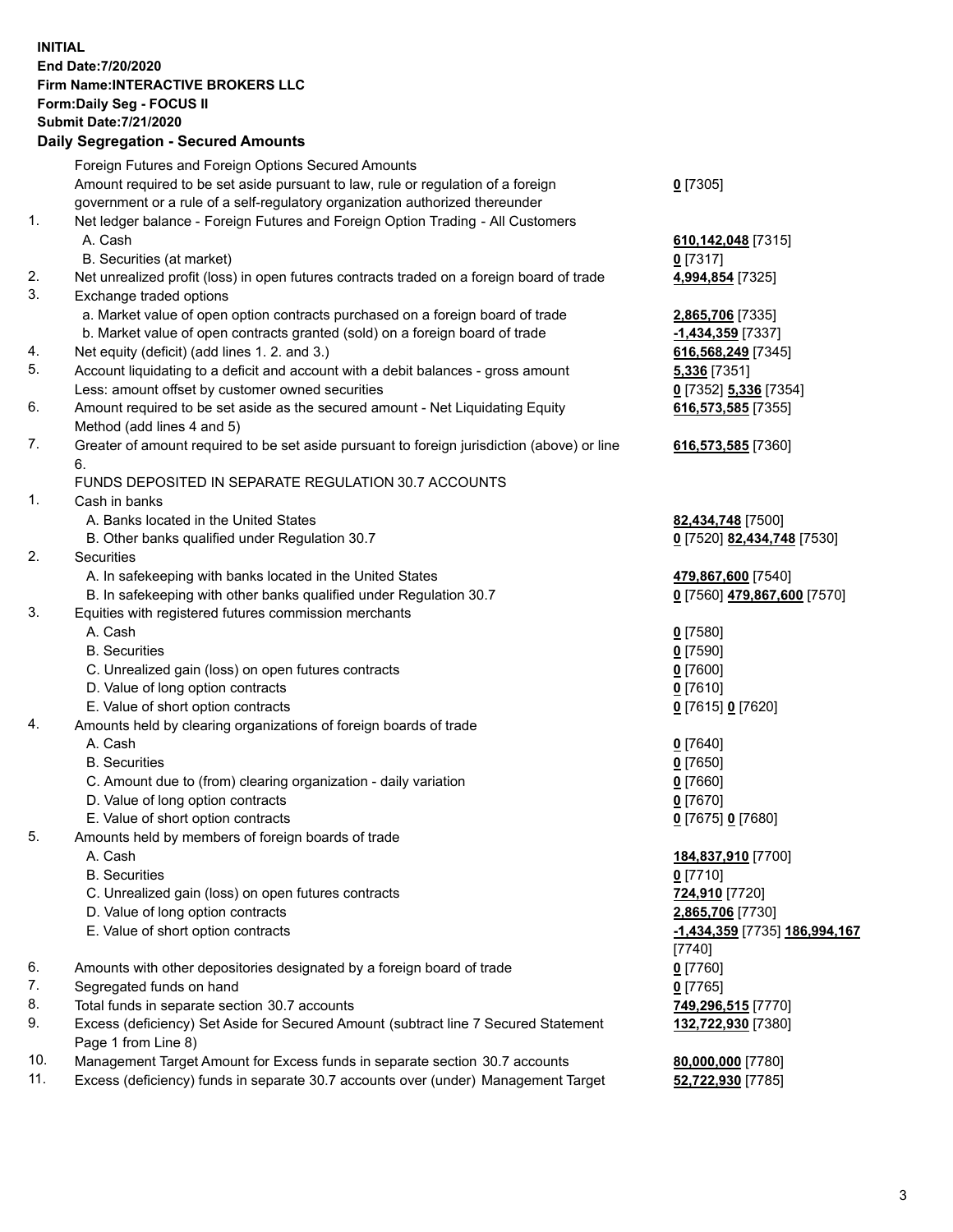**INITIAL End Date:7/20/2020 Firm Name:INTERACTIVE BROKERS LLC Form:Daily Seg - FOCUS II Submit Date:7/21/2020 Daily Segregation - Segregation Statement** SEGREGATION REQUIREMENTS(Section 4d(2) of the CEAct) 1. Net ledger balance A. Cash **5,218,247,604** [7010] B. Securities (at market) **0** [7020] 2. Net unrealized profit (loss) in open futures contracts traded on a contract market **-2,124,358** [7030] 3. Exchange traded options A. Add market value of open option contracts purchased on a contract market **253,641,250** [7032] B. Deduct market value of open option contracts granted (sold) on a contract market **-204,351,508** [7033] 4. Net equity (deficit) (add lines 1, 2 and 3) **5,265,412,988** [7040] 5. Accounts liquidating to a deficit and accounts with debit balances - gross amount **6,684,106** [7045] Less: amount offset by customer securities **0** [7047] **6,684,106** [7050] 6. Amount required to be segregated (add lines 4 and 5) **5,272,097,094** [7060] FUNDS IN SEGREGATED ACCOUNTS 7. Deposited in segregated funds bank accounts A. Cash **974,800,172** [7070] B. Securities representing investments of customers' funds (at market) **2,549,411,180** [7080] C. Securities held for particular customers or option customers in lieu of cash (at market) **0** [7090] 8. Margins on deposit with derivatives clearing organizations of contract markets A. Cash **5,473,453** [7100] B. Securities representing investments of customers' funds (at market) **1,941,867,690** [7110] C. Securities held for particular customers or option customers in lieu of cash (at market) **0** [7120] 9. Net settlement from (to) derivatives clearing organizations of contract markets **-19,148,819** [7130] 10. Exchange traded options A. Value of open long option contracts **253,459,177** [7132] B. Value of open short option contracts **-204,303,671** [7133] 11. Net equities with other FCMs A. Net liquidating equity **0** [7140] B. Securities representing investments of customers' funds (at market) **0** [7160] C. Securities held for particular customers or option customers in lieu of cash (at market) **0** [7170] 12. Segregated funds on hand **0** [7150] 13. Total amount in segregation (add lines 7 through 12) **5,501,559,182** [7180] 14. Excess (deficiency) funds in segregation (subtract line 6 from line 13) **229,462,088** [7190] 15. Management Target Amount for Excess funds in segregation **155,000,000** [7194]

16. Excess (deficiency) funds in segregation over (under) Management Target Amount Excess

**74,462,088** [7198]